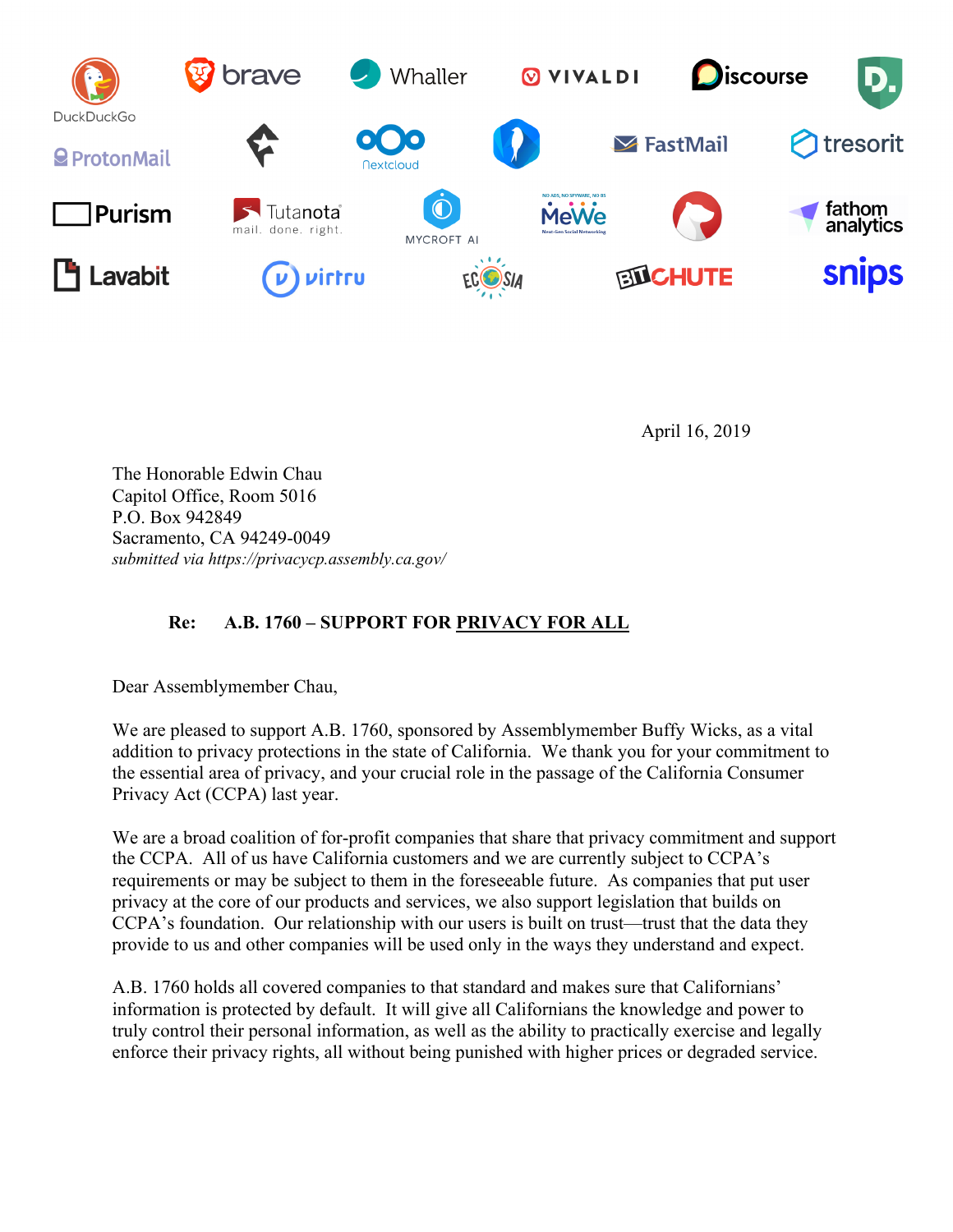We appreciate and support your committee's important efforts to provide all Californians with the privacy rights they want and deserve. Thank you again for your leadership on this important issue.

Sincerely,

SAB RIVEINE

Duck Duck Go, Inc. Gabriel Weinberg, Founder and CEO

Brave Software Inc. Dr. Johnny Ryan, Chief Policy & Industry Relations Officer

Proton Technologies AG Dr. Andy Yen, CEO

Disconnect, Inc. Casey Oppenheim, CEO

Vivaldi Technologies LLC Tatsuki Tomita, Chief Operating Officer

Tresorit AG Istvan Lam, Co-Founder & CEO

Lavabit LLC Richard Delgado, COO

Fastmail Pty Ltd Bron Gondwana, CEO

Fastmail US LLC Helen Horstmann-Allen, COO

Ecosia GmbH Christian Kroll, CEO & Founder

Mycroft AI Inc. Eric Jurgeson, Vice-President

Purism, SPC Todd Weaver, CEO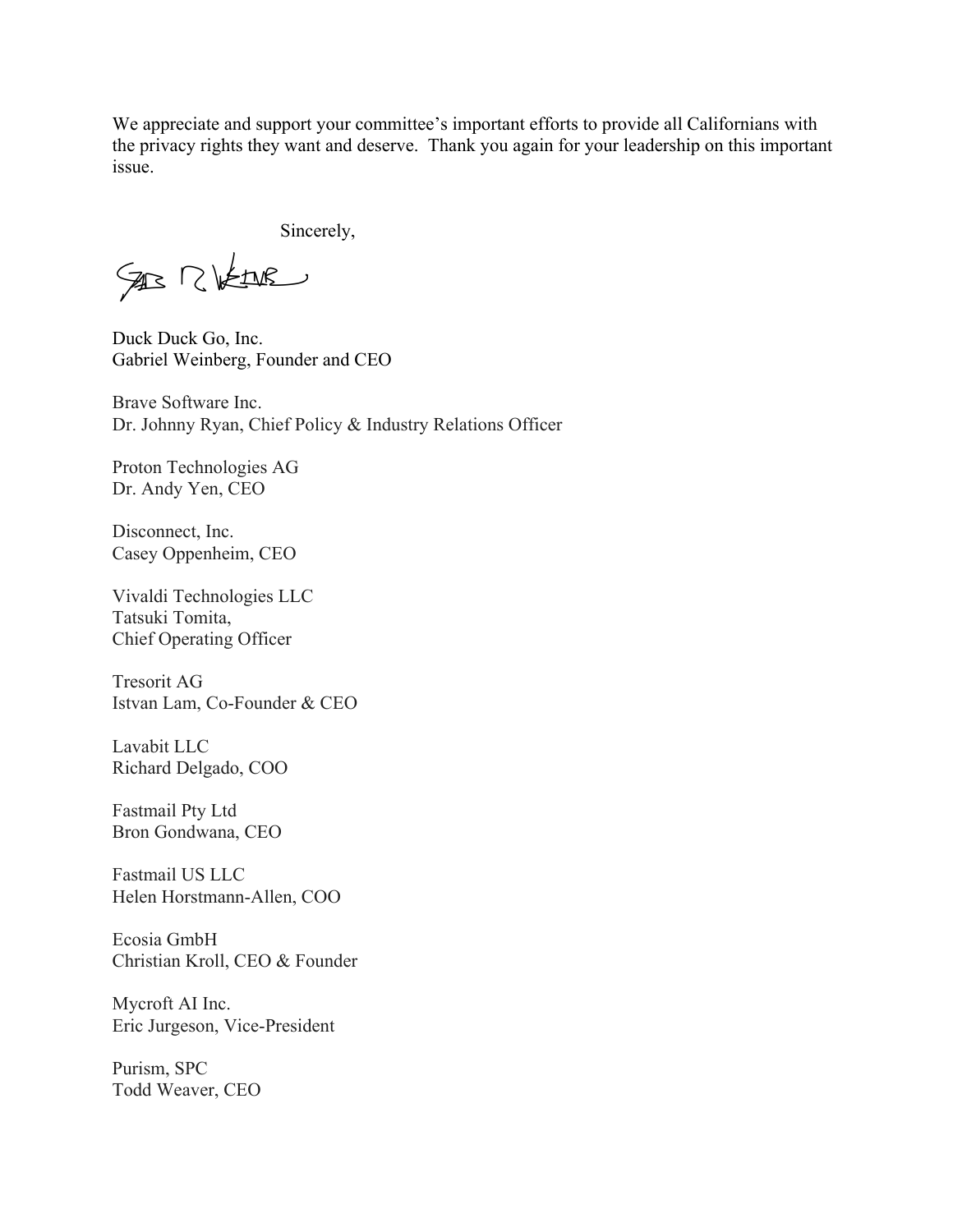Discourse, aka Civilized Discourse Construction Kit, Inc. Jeff Atwood, CEO

Shiny Frog Limited, aka Bear Matteo Rattotti, Founder

Sgrouples, Inc. dba "MeWe" Mark Weinstein, Founder & CEO

Nextcloud GmbH Frank Karlitschek, CEO

Whaller SAS Thomas Fauré, CEO

Virtru Corp. Andrea Little Limbago, PhD Chief Social Scientist

Tutao GmbH, aka Tutanota Matthias Pfau, Co-Founder

Snips SAS Dr. Rand Hindi, PhD Co-Founder & CEO

Bit Chute Limited Ray Vahey, Founder & CEO

Mailr Tech LLP, aka Canary Mail Sohel Sanghani, CEO

Conva Ventures Inc., aka Fathom Analytics Jack Ellis & Paul Jarvis, Directors

cc: Honorable Members of the Privacy Committee:

Ed Chau: assemblymember.chau@assembly.ca.gov Kevin Kiley: assemblymember.kiley@assembly.ca.gov Rebecca Bauer Kahan: assemblymember.bauer-kahan@assembly.ca.gov Marc Berman: assemblymember.berman@assembly.ca.gov Ian Calderon: assemblymember.calderon@assembly.ca.gov Jesse Gabriel: assemblymember.gabriel@assembly.ca.gov James Gallagher: assemblymember.gallagher@assembly.ca.gov